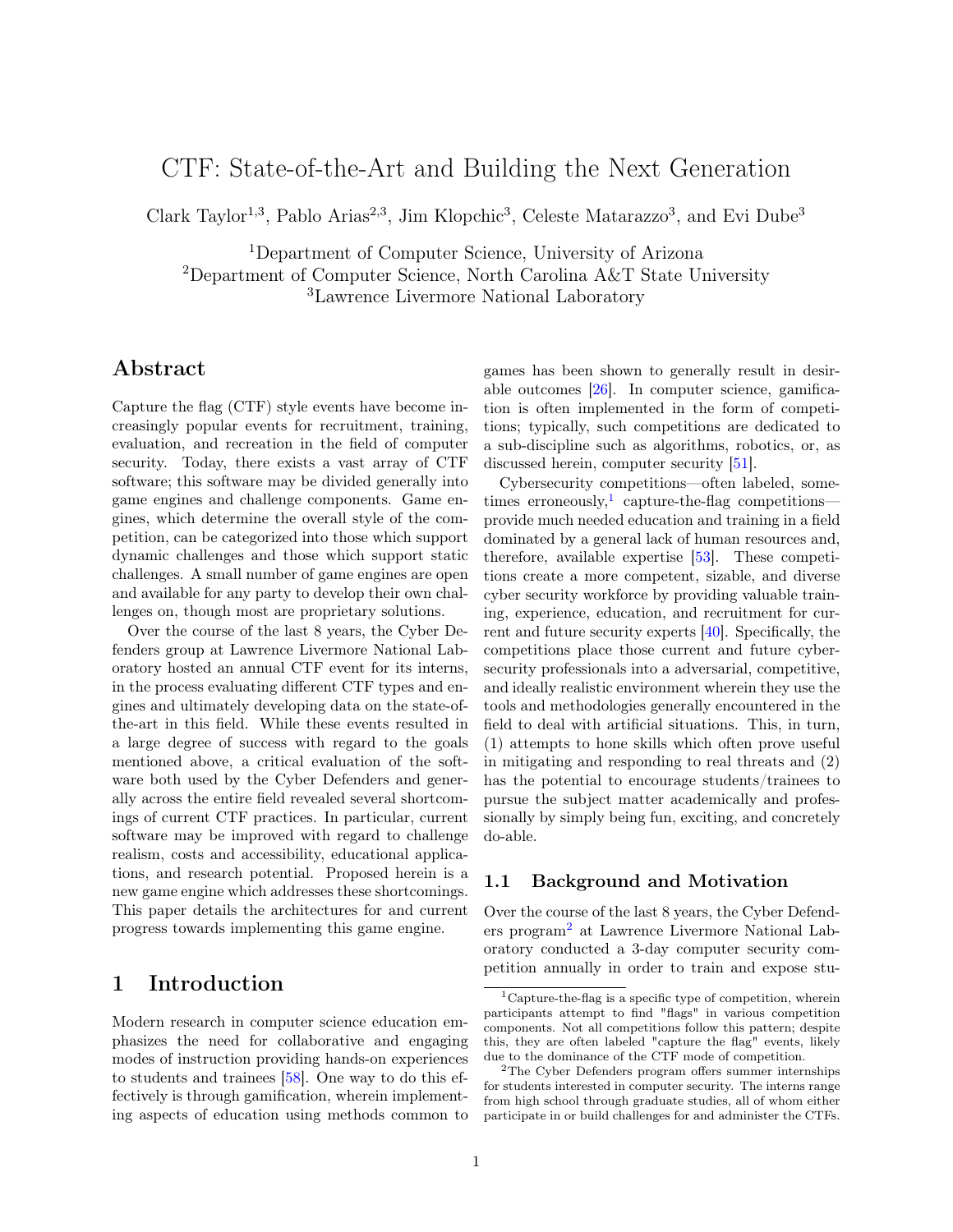dent interns to the field. Almost all of the content and all of the game engines for these competitions were generated by third parties, including the TracerFire CTF by Sandia National Laboratories and the Dirtbags Competition by Los Alamos National Laboratory, with supplemental challenges prepared inhouse [\[32,](#page-9-1) [34\]](#page-9-2). For the last 3 years, this same group also participated in a summer-long security competition, with challenges developed completely in-house and game infrastructure initially developed in-house before migrating to the PicoCTF game engine [\[16\]](#page-9-3). Most recently, the group administered similar challenges at the Bay Area Maker Faire [\[36\]](#page-9-4) and at the Department of Energy National Science Bowl [\[50\]](#page-10-4), with competitors from younger audiences. While we consider all of these competitions successful inasmuch as they accomplished the stated goals, they also revealed several shortcomings in security competition game engines.

#### 1.2 Overview

In this paper, we contribute a current survey and evaluation of the state-of-the-art for computer security competition game infrastructure software given the experiences of the Cyber Defenders group. Ultimately, we conclude that the CTF frameworks may be vastly improved over the current state-of-the-art to meet educational and research goals and we propose a new CTF framework—emphasizing framework and content availability and extensibility as well as data collection for research purposes—to make those goals a reality. Our implementation approach to these implements is occurring in phases; the current status of our implementation is detailed as well.

### <span id="page-1-1"></span>2 Current State of the Art

In examining the current state-of-the-art, we combined our experiences derived from years of conducting CTF events and developing CTF software with a survey of 36 contemporary CTF competitions. These competitions were selected through informal surveying of LLNL employees and students at the University of Arizona who compete (or have competed) in external CTF competitions as well as through aca-demic literature review;<sup>[3](#page-1-0)</sup> all CTFs mentioned were evaluated by the authors of this paper (who viewed competitions' websites, related academic literature, discussed competitions with employees/students who had participated in them, and attempted to run and build challenges for competitions with open source frameworks) in order to determine competition type and format as well as whether the competition featured policy-based content and was open source. For competitions with open-source software, the authors also evaluated the requirements for using the software. The results of our analysis are summarized in Table [2.](#page-1-1) These results first and foremost demonstrate the pervasiveness of CTF competitions through their sheer number—and, though we examined numerous CTF events, countless more exist as well. Secondly, these results reinforce the ideas presented in Section [1—](#page-0-2)namely, that the goals of these competitions vary but tend to focus on educational experience. Similarly, the format of the competitions vary from in-person team competition to remote (via the Internet) competitions with individual participants. Beyond this, our study of the current state-of-theart focused on aspects of competition that, over the years, the Cyber Defenders group found limiting or otherwise problematic. To this end, the research revealed several trends in computer security competitions: (1) CTF software implementations are designed to support either static or dynamic challenge modes; (2) current CTF competitions require a lot of expertise and resources to administer, and CTF content generation tends to be limited by framework extensibility; (3) despite a focus on education and training, current CTFs are highly focused on competition; and (4) researchers are attempting to leverage CTF events to study computer security, both in education/training efficacy and beyond.

#### 2.1 Challenge Mode

Generally, competition infrastructure supports either static or dynamic challenge types. The former modality is defined by teams solving challenges in isolation with files or systems that are "offline" in the sense that there exists no real-time changes to them. Points are gained by completing particular tasks with these files and systems. $4$  The latter, by contrast, involves active systems which competitors attack and defend in real-time in order to gain points; these points are awarded for successfully carrying out these attacks and defenses.<sup>[5](#page-1-3)</sup> No competition studied offered both

<span id="page-1-0"></span><sup>&</sup>lt;sup>3</sup>This list, though sizable, is not exhaustive and the authors plan to maintain a similar list on the Catalyst website, revised to include other competitions as they become aware thereof. In particular, thus far the examined CTFs tend to be English language; the authors were unable, using their methodology, to examine CTFs which did not have English-language documentation.

<span id="page-1-2"></span><sup>4</sup>An illustrative example consists of finding an encrypted flag in a network traffic dump.

<span id="page-1-3"></span><sup>&</sup>lt;sup>5</sup>For instance, a team may be awarded points for gaining access to a SSH service on a vulnerable machine owned by a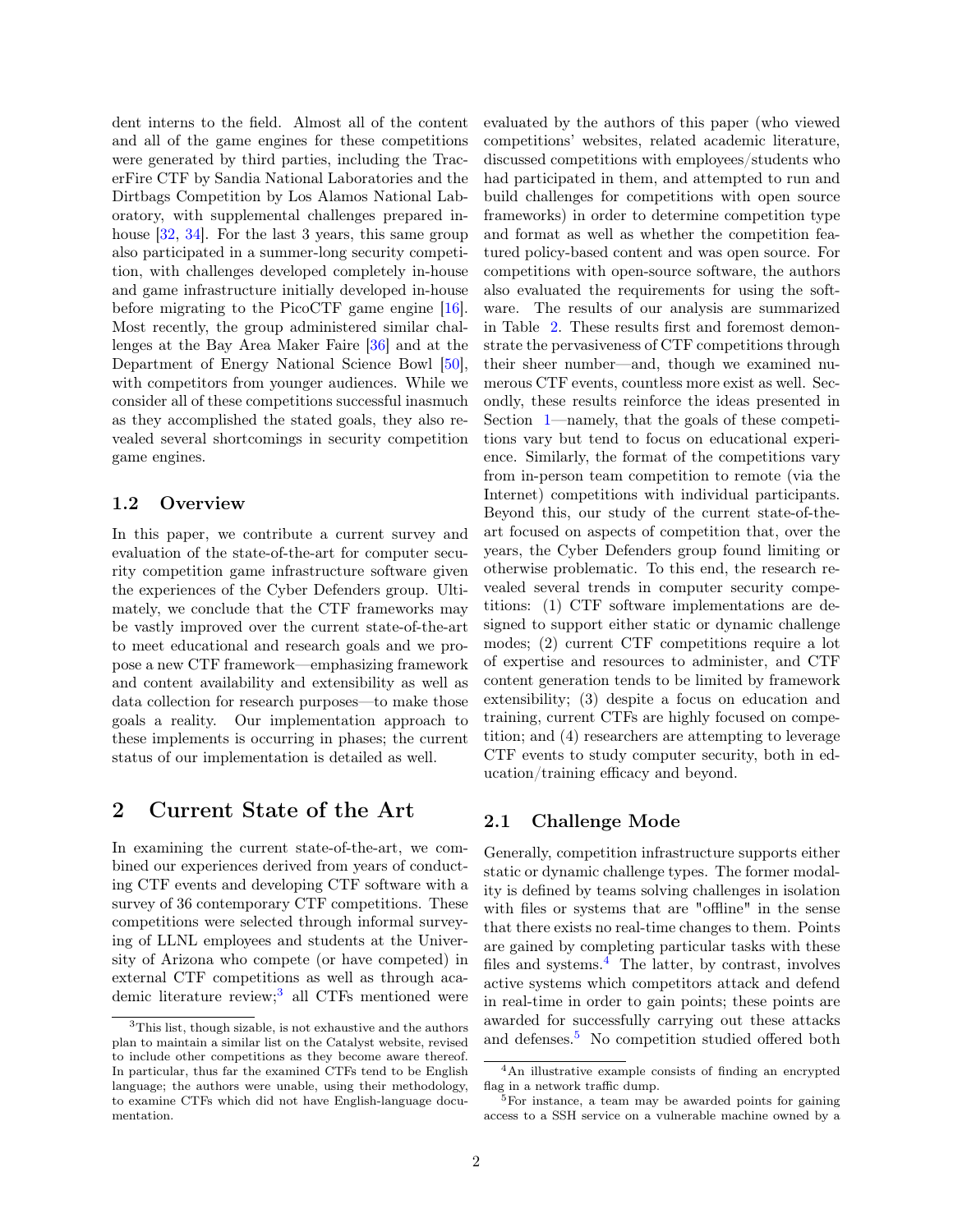| <b>Competition Name</b>             | <b>Static</b>  | Dynamic                | Policy                 | <b>Open Source</b>     | Requirements     |
|-------------------------------------|----------------|------------------------|------------------------|------------------------|------------------|
| Defcon CTF Finals [19]              | N <sub>o</sub> | Yes                    | N <sub>o</sub>         | N <sub>o</sub>         |                  |
| $RuCTF$ [17]                        | $\rm No$       | Yes                    | N <sub>o</sub>         | No                     |                  |
| UCSB iCTF [52]                      | No             | Yes                    | N <sub>o</sub>         | Yes                    | <b>FVNCPIE5</b>  |
| RuCTFE <sup>[44]</sup>              | No             | Yes                    | No                     | No                     |                  |
| Defcon CTF Qualifiers               | Yes            | No                     | No                     | No                     |                  |
| OpenCTF [57]                        | Yes            | No                     | N <sub>o</sub>         | $\rm No$               |                  |
| $CCDC$ [13]                         | N <sub>o</sub> | Yes                    | Yes                    | N <sub>o</sub>         |                  |
| Panoply [56]                        | $\rm No$       | Yes                    | N <sub>o</sub>         | $\rm No$               |                  |
| TracerFire [32]                     | Yes            | No                     | N <sub>o</sub>         | N <sub>o</sub>         |                  |
| WhiteHat Wargame [55]               | Yes            | N <sub>o</sub>         | N <sub>o</sub>         | N <sub>o</sub>         |                  |
| PoliCTF [48]                        | Yes            | No                     | No                     | No                     |                  |
| 14th HUST Hacking Festival [27]     | Yes            | $\rm No$               | $\overline{\text{No}}$ | No                     |                  |
| ASIS CTF Quals [7]                  | Yes            | $\rm No$               | N <sub>o</sub>         | $\rm No$               |                  |
| School CTF [45]                     | Yes            | No                     | $\rm No$               | $\rm No$               |                  |
| Volga CTF Quals [41]                | Yes            | No                     | No                     | No                     |                  |
| Teaser CONFidence CTF [3]           | Yes            | $\overline{\text{No}}$ | $\overline{\text{No}}$ | $\overline{\text{No}}$ |                  |
| PlaidCTF [38]                       | Yes            | No                     | No                     | No                     |                  |
| Hack Zone Tunisia [21]              | Yes            | $\overline{\text{No}}$ | $\overline{\text{No}}$ | $\overline{\text{No}}$ |                  |
| Nuit du Hack CTF Quals [35]         | Yes            | $\rm No$               | No                     | No                     |                  |
| UIUCTF <sup>[46]</sup>              | Yes            | No                     | No                     | $\rm No$               |                  |
| BackdoorCTF [2]                     | Yes            | No                     | No                     | No                     |                  |
| 0CTF Quals [1]                      | Yes            | No                     | $\rm No$               | $\rm No$               |                  |
| <b>BCTF</b> [11]                    | Yes            | No                     | No                     | No                     |                  |
| Securinets CTF Quals [43]           | Yes            | N <sub>o</sub>         | N <sub>o</sub>         | N <sub>o</sub>         |                  |
| <b>B-Sides Vancouver</b> [31]       | Yes            | No                     | No                     | No                     |                  |
| Codgegate CTF Preliminary [18]      | Yes            | N <sub>o</sub>         | N <sub>o</sub>         | No                     |                  |
| In $CTF$ Quals [6]                  | Yes            | No                     | N <sub>o</sub>         | N <sub>o</sub>         |                  |
| Boston Key Party CTF [12]           | Yes            | N <sub>o</sub>         | $\overline{\text{No}}$ | $\overline{\text{No}}$ |                  |
| Break In $[29]$                     | Yes            | No                     | No                     | $\rm No$               |                  |
| WCTF <sup>[5]</sup>                 | Yes            | $\rm No$               | N <sub>o</sub>         | N <sub>o</sub>         |                  |
| Ghost in the Shellcode [4]          | Yes            | $\rm No$               | No                     | No                     |                  |
| Insomni'hack teaser [28]            | Yes            | N <sub>o</sub>         | N <sub>o</sub>         | N <sub>o</sub>         |                  |
| <b>OWASP</b> Security Shepherd [22] | Yes            | No                     | N <sub>o</sub>         | Yes                    | <b>FVCPDWSE4</b> |
| $PicocTF$ [16]                      | Yes            | $\overline{\text{No}}$ | N <sub>o</sub>         | Yes                    | FNCDWE3          |
| HackIM $[23]$                       | Yes            | No                     | No                     | No                     |                  |
| Atlantic Council Cyber 9/12 [8]     | $\rm No$       | $\overline{\text{No}}$ | Yes                    | N <sub>o</sub>         |                  |

Table 1: Listed are 36 CTF implementations with information regarding whether the given engine supports static or dynamic content, whether the content supported contains policy-based problems, and whether the challenge engine and content is open-source. The requirements column contains (for available opensource entries) several alphabetical characters which indicate requirements; these include: F—filesystem configuration, including knowledge of framework file structures and formats; V—virtual machine or docker use; N—networking, such as DHCP configuration; C—command line execution without GUI support; D native database access; P—high performance or additional hardware for scalability; W—webapp knowledge, such as installing and managing a web server; I—instructions/documentation lacking in clarity; S—single script setup available; and  $E\#$ —extensible framework which allows new challenge creation and requires some work to place content into the framework software, where the digit indicates difficulty of new challenge creation on a scale of 1-5. Collectively, the Requirements column details who might be able to host the given CTF framework, whether it is possible to and the difficulty of integrating new challenges, and at what cost for both.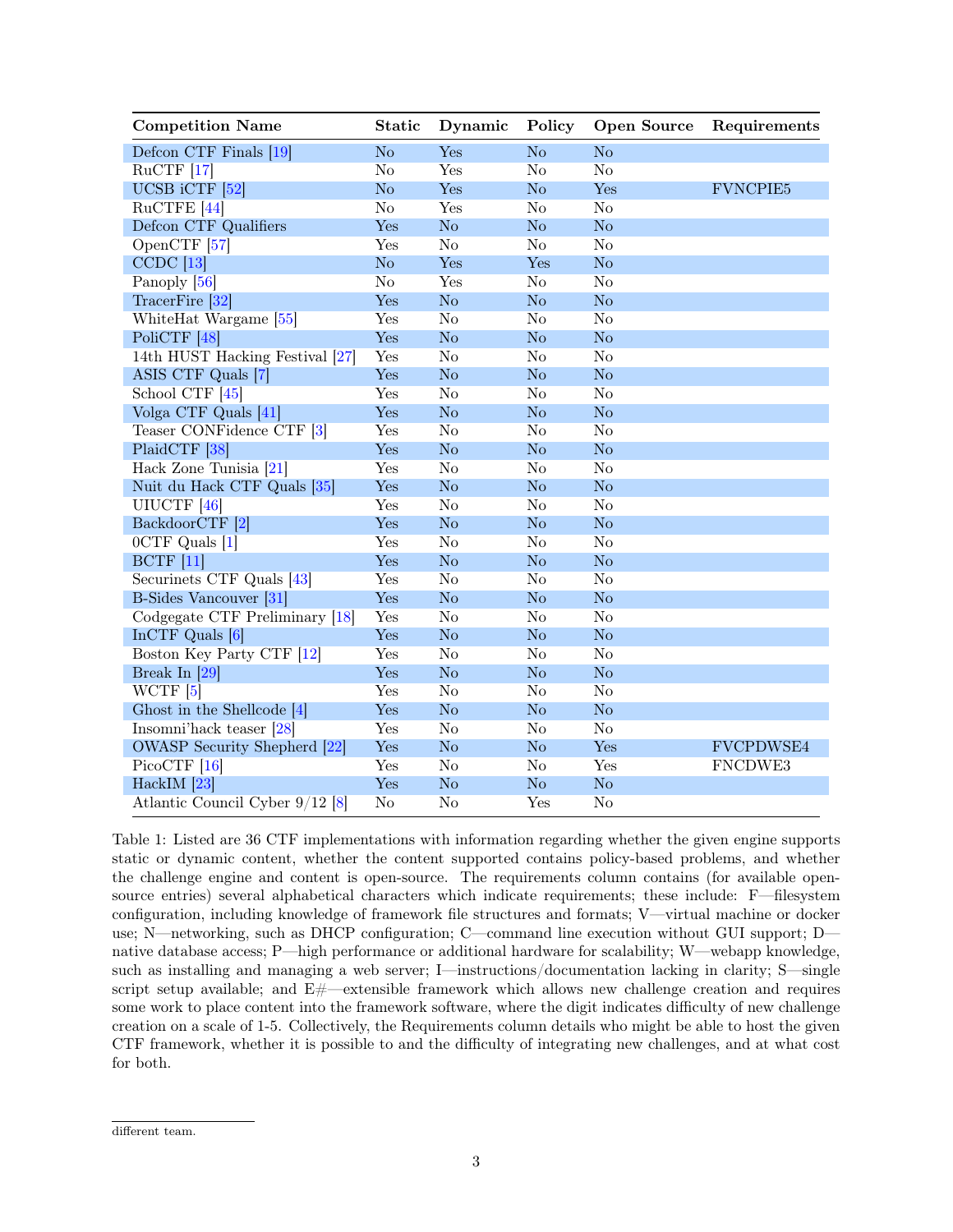static and dynamic challenges.

#### 2.1.1 Shortcomings

While there exist examples of highly successful CTF events which use both of these challenge types, neither completely aligns with realistic computer security scenarios. Outside of competition, computer security professionals can expect to encounter a huge variety of real-world challenges, which encompass both the static and dynamic challenges presented here. For instance, a system manager would likely have to know how to look through network and extract some semantic meaning (such as attribution or compromised component identification) for reports, aligning with the experiences provided by static challenges, but that individual would likely also have to know how to fix security vulnerabilities in the system, aligning with the dynamic challenge experiences. Simply offering only one mode limits the applicability of the competition experience to the real world.

#### <span id="page-3-3"></span>2.1.2 Policy

The detrimental effect the static-dynamic limit has another side effect, compounding the negative effect on realism in the competition experience. Policy challenges involve questions of legal permissiveness and policy efficacy from a variety of viewpoints;<sup>[6](#page-3-0)</sup> security professionals often come into contact with difficult policy questions—such as the legal ramifications of various "hackback" methods [\[33\]](#page-9-27)—and are called upon to deal with these types of problems in reality. However, policy challenges by definition require a fairly substantial scope in order to consider the realistic effects of those challenges. Because allowing only static or dynamic challenges limits the scope of the competition by omitting particular aspects of real-world problems, policy questions can only exist in much more limited forms in current competition formats.[7](#page-3-1)

#### 2.2 CTF Costs and Extensibility

One significant barrier to leveraging CTF competitions in education, training, and other financial or expertise-constrained applications is the cost associated with hosting CTF competitions. These costs generally involve (1) hardware costs for hosting the competition, (2) the human resource expense required to administer the competition, and (3) the availability of and/or investment associated with competition material for the particular event. Among each of these categories, there exist both recurring and nonrecurring (stagnant) costs. How the costs are structured depends on the goals and desires of the CTF hosts, as well as strategies in dealing with these categories. Hardware costs may be viewed as recurring or stagnant, depending on hardware upgrade cycles and the use of rental or cloud infrastructure; administrative costs tend to be recurring for each CTF event; content development may be a recurring cost if the host desires new content on a regular basis. In creating a CTF framework, keeping cost requirements low allows the framework to be employed in circumstances where it would otherwise not be possible to administer a CTF. Herein, the cost aspects of CTFs are discussed categorically, in order to identify ways to minimize costs. Further empirical research into specific costs of hosting various CTFs presents future work.

#### <span id="page-3-2"></span>2.2.1 Hardware Costs

Generally, potential CTF competitions must consider two main hardware costs: (1) the hardware required to host the CTF, and (2) the client terminals that competitors will use to compete. With regard to the latter, strategies such as using low-cost Raspberry Pis [\[37\]](#page-9-28) with freeware Kali Linux operating systems [\[39\]](#page-10-16) as terminals has allowed the Cyber Defenders group to administer CTFs with low terminal hardware costs. Having competitors bring their own terminals (which is feasible but less desirable in educational settings due to environment setup and uniformity problems) effectively eliminates this cost in some settings. In short, these costs are highly influenced by the CTF format; the game software does little to influence terminal costs except inasmuch as certain challenges may require specialized hardware to solve.

The former cost involving CTF hosting hardware, by contrast, is highly influenced by the CTF software. As suggested by related work, dynamic challenges often require significant hardware resources, while static challenges do not [\[42\]](#page-10-17). Our findings with regard to static challenges agree: The Cyber

<span id="page-3-0"></span><sup>6</sup>The Cyber Defenders CTF events attempted to introduce policy questions relating to company security policy and law enforcement perspectives.

<span id="page-3-1"></span><sup>7</sup>Only a single competition [\[8\]](#page-9-26) identified by the authors supports policy challenges currently; that competition omits all technical aspects of a CTF and replaces them with scripted scenarios. The limited scope of this competition drastically reduces realism in the scenario with regard to computer security subject matter, though it may be an adequate foil to high-level policy making. Regardless, the methods employed in this competition offer a guide to policy-content integration in technical CTF events.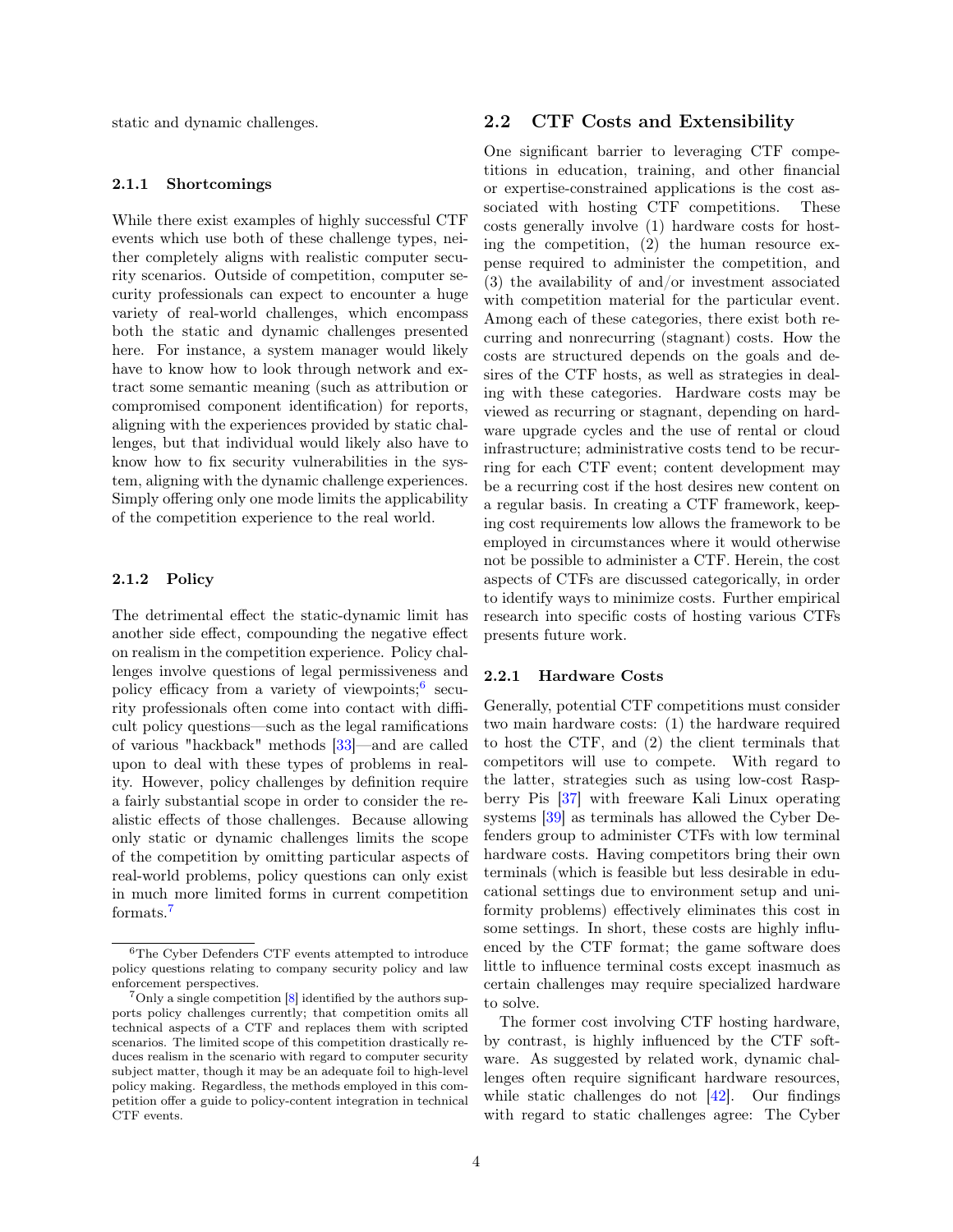Defender group, in administering its PicoCTF-based static challenge CTF, utilized a single Raspberry Pi as the server hardware without any noticeable performance degradation for a competition involving 50 competition terminals. Because significant server resources were not required, costs were kept to a minimum.

Moving towards a more complicated CTF, however, it is likely that lower server performance could become problematic. In dynamic CTFs, complicated challenges which may involve various types of services introduce complexity; these types of challenges may have resources running on the main CTF server, on separate piece-mealed hardware, or virtualized on either.[8](#page-4-0) The way in which these challenges interact with the server also effects the main CTF server hardware requirement; some challenges may place significant load on the main CTF server by, for instance, conducting near-real-time service polling. Keeping the framework's main competition server lightweight will allow it to be flexible; resource intensive challenges may be deployed in events with greater hardware resources, while more constrained events may employ less resource-heavy challenges.

Another factor in CTF hosting hardware is the network backbone required to connect the server to the competition terminals. The particular requirements for this will vary from CTF to CTF, according to the format of the event. Some competitions, for instance, connect to competitors in various geographic locations over the Internet. The Cyber Defender CTF events have, by contrast, been hosted in closed, controlled local area networks over hardware ethernet connections. This cost can grow dramatically with competition size, with additional competitors requiring additional network switches and cabling. Some of this cost, however, may be mitigated by employing wireless networking, which is not limited by network cables or the number of ports on network switches. Generally, the network hardware cost is not drastically effected by CTF software; in dynamic challenges, some consideration must be given to placing resources on the network, as more servers and network segmentation (the amount of which depends on the particular challenge) will generally incur additional costs unless it is possible to virtualize them though it is likely that the additional server hardware costs will outweigh network hardware costs by a significant margin, as the marginal cost of connecting to a network tends to be much lower than the cost of new server hardware—even if that server hardware

is low cost.

#### <span id="page-4-2"></span>2.2.2 Competition Administration Costs

CTF competitions to date have generally been written with computer-savvy audiences in mind. With good reason, CTF creators assumed that those seeking to administer an event would generally know how to manage software components such as the CTF server, network components such as the domain name service, and hardware components as listed above in Section  $2.2.1$ <sup>[9](#page-4-1)</sup> Making these assumptions, however, has two side effects. First, it increases the human resources required to administer a CTF by introducing additional responsibilities. To illustrate, the Cyber Defenders group recently hosted a CTF for the Department of Energy National Science Bowl, where we brought a large team including 3 individuals with CTF administration backgrounds, all of whom had large amounts of experience with the engine, the hardware, and computer networking. Educators, less experienced computer scientists (such as undergraduates or high school students), and other groups who may want to try hosting a CTF but do not have experience in network and web applications may not have the expertise to conduct the functions required to host a CTF. In order for these groups to host a CTF, they would need to find and recruit human resources to aid them, increasing costs and deterring CTF hosting; still other groups may be deterred by the cost in human resources, even if such resources are available, when compared to the expected value of hosting a CTF. Though little can be done in software to mitigate hardware setup requirements, designing software for with human resource costs in mind can decrease such costs, making CTF hosting easier and more cost effective.

#### 2.2.3 Content Creation and Availability

As mentioned, CTF events require two main software components—the competition infrastructure and challenge content. As shown in Table [2,](#page-1-1) the research here identified three CTF implementations that are open source; those seeking to build a CTF could feasibly employ one of these frameworks, as the Cyber Defender team did with PicoCTF. However, those seeking to host a CTF often do not have access to the latter. Even if a CTF organizer was able to use an open source competition frameworks (see Section [2.2.2](#page-4-2) for discussion of human resource difficulty), there does not exist significant amounts of

<span id="page-4-0"></span><sup>8</sup>Virtualized here refers to either traditional virtualization or, as suggested in related work, more efficient forms such as Docker containers [\[42\]](#page-10-17).

<span id="page-4-1"></span><sup>9</sup>Additional detail regarding specific knowledge-based setup requirements is located in Table [2'](#page-1-1)s "Requirements" column.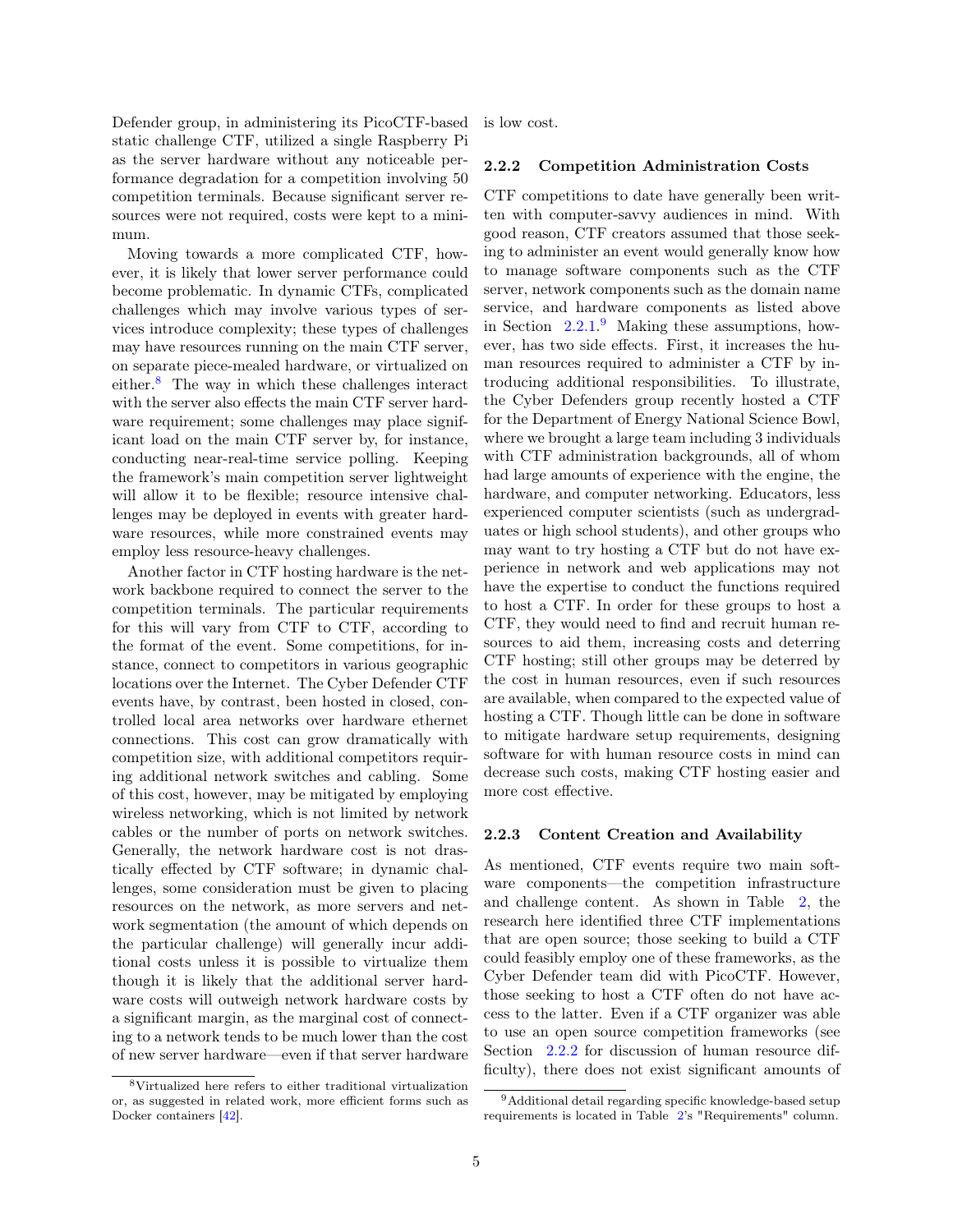content available for an event. Creating content requires huge investment; the PicoCTF development team, for their flagship event, consists of 21 individuals [\[14\]](#page-9-29). While this level of investment is permissible for large events, $10$  more informal and smaller events as may be found in educational or training settings often cannot afford such investment. Challenge content sharing and reuse can, potentially, fill this gap. Currently, however, this is only done in limited form, with CTF framework developers offering example challenges to build from. Moreover, challenge sharing introduces other unresolved problems how does one deal with previously published solutions; how does one alter the content to fit new narratives or audiences; how easy is it to import and setup challenges; how can challenge creators most efficiently share their content? Current content sharing paradigms only offer static code for reuse, which requires significant time and effort (and expertise) for modification and integration into a CTF event.

In addition to general content-creation costs, CTF organizers may incur additional costs if they wish to provide content which does not fit into current frameworks. In addition to limited support for pre-build content, current framework design tends to highly enforce particular software design formats, to the detriment of extensibility. ICTF, for example, requires challenges to plug into its Debian makefile combined with Python configuration and scoring format [\[49\]](#page-10-18). While some extensibility exists for ICTF in that the services can be in any desired format, the framework itself requires the challenge content service to run on the main CTF server and be scored in a single, standard way. Moreover, the service is limited to a single instance, in what might be described as a "kingof-the-hill" instance. Attempting to build challenges outside of this format—such as hosting individual services for each team, or connecting physical services to the network for scoring—requires significant integration coding.

In addition to all of this, current documentation of CTF frameworks for content creation varies greatly. Combined with the constrained and proprietary formats for CTF framework integration, a CTF organizer may face significant costs in developing content for an event.

### 2.3 Modes of Gameplay

Part of what makes CTF events effective in pedagogical settings derives from the competitive nature introduced by gamification. However, the Cyber Defender group's experience reflects that there exists a limit to the efficacy of competition. When competitors do not have sufficient background to compete, as is the case when introducing individuals to completely new concepts and topics, competition can have a negative effect on educational outcomes [\[47\]](#page-10-19). This concept became apparent in several of the 3-day intensive CTFs administered by the Cyber Defenders group, wherein the organizers observed teams and individuals withdrawing from the competition due to poor performance relative to others, in the process halting the educational elements provided by the event for those individuals. While prior work enumerates factors which lead to this type of educational stalling, it is not always possible to ensure these ideal conditions when hosting a CTF with the goal of teaching unfamiliar concepts to competitors. It may, however, be possible to remove some gamification from the CTF environment when teaching difficult concepts, and thus leverage the CTF environment for education without alienating poor performers. None of the current competitions examined offer any such mode.

#### 2.4 CTF Based Research

Currently, it is common practice to collect some data from CTF events for research purposes. Illustrative examples of this include extensive surveys with sophisticated psychological metrics analyzing whether CTF events are effective recruitment tools [\[9\]](#page-9-31); selfreported assessments in The MIT Lincoln Laboratory Capture-the-Flag Exercise [\[54\]](#page-10-20); focus-group interviews on teamwork in the ICTF event [\[30\]](#page-9-32); and situational awareness measurements in the CCDC competition generated using team scores, questioning of team members, examining network and individual device logs, and audiovisual data collected at the event [\[25\]](#page-9-33). Despite the apparent desire to leverage CTF events for research, very little work has been done beyond collecting informal (and often selfreported) data from the events. In previous years, the Cyber Defenders group has also collected such data, but desired to collect additional data in order to expand research potential. In particular, the group believes CTF events provide a potential test-bed for computer security research generally, with significant implications, in particular, to experiment repeatability and vulnerability detection as competitors utilize both known and unknown security vulnerabilities to solve problems in a realistic but sandboxed environment [\[10\]](#page-9-34). However, the state-of-the-art provides no methods for collecting data useful for this purpose.

<span id="page-5-0"></span><sup>10</sup>PicoCTF's 2013 event involved more than 10,000 competitors [\[15\]](#page-9-30).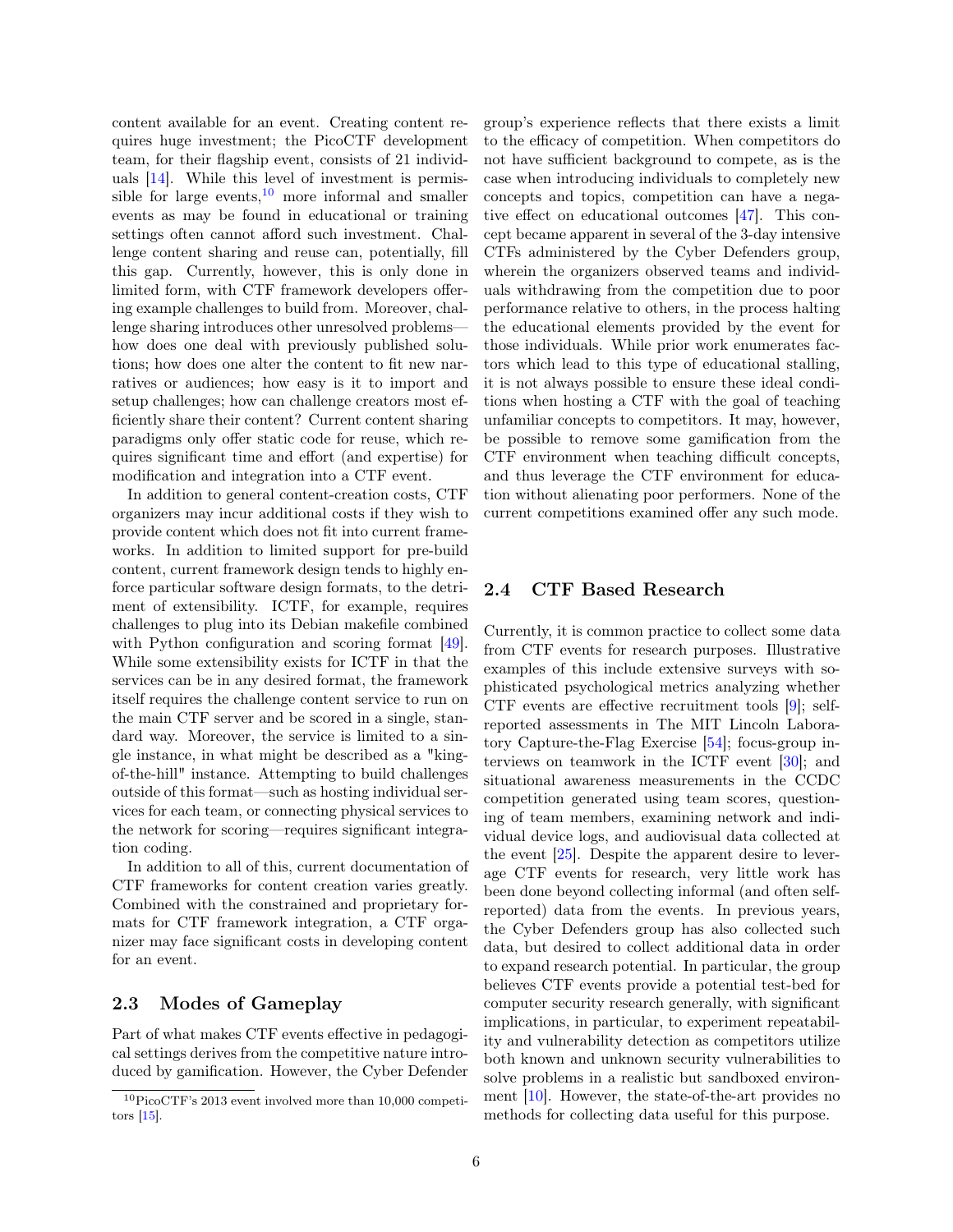## 3 The Catalyst Framework

Given the current state-of-the-art presented here, the Cyber Defenders group began designing and implementing a new, highly extensible CTF framework in the summer of 2016, naming the project the Catalyst Security Challenge Framework. Addressing these problems, we focused on challenge extensibility to support any feasible challenge type, keeping costs low through architectural efficiency and framework ease of use, offering different modes of gameplay for educational use, and data collection methods for research. Despite significant amounts of progress implementing several of the proposed framework's components—currently, only the data collection component is mature—the architectural design is still in draft-form and will likely change before being finalized.

#### 3.1 Framework Components

The proposed Catalyst framework contains several components, as shown in Figure [1:](#page-7-0) (1) the main competition server and database; (2) service hosts, which may be either physical or virtualized; (3) competitor terminals; (4) administrator terminals; and (5) network infrastructure.

All interaction between organizers and the framework may be done via a web-based UI, making the system easy to use for almost any level of user. Also included in the main server are typical network management components such as DHCP and DNS, which are configurable via the UI. Competition organizers use the web interface on the main competition server to select challenges from local files or remote code repositories. Before the competition begins, administrators register service hosts with the main server through either a command-line or web interface; the main server may be instructed to generate and register virtual machine hosts automatically. The administrators then assign challenges to registered hosts. After this configuration phase completes, the competition server connects to and runs the challenge configuration script on the assigned hosts in a provisioning stage. Depending on game configuration, competitors may also be required to register terminals, which would be provisioned with components such as data collection software and helpful tools.

### 3.2 Challenge Types and Extensibility

Our approach to challenge type involves offering an extensive and scoring API in order to support any type of challenge and supplementing that API with built-in support for several particular problem types that generally occur in static competition. Challenges are all presented on the game server's web page during competition for competitors to view; static challenge components are also shown on the main server web page.

#### <span id="page-6-3"></span>3.2.1 Challenge Customization

In order to allow custom challenge configuration, each challenge component is also configured with variables supplied by the CTF organizer. In practice, this is done by having the organizer override default values supplied with a given challenge; these are passed to the challenge as a configuration file collocated with a given challenges' configuration script. The script can pass the configuration to other components as necessary; the end result is that content developers may add dynamic content which organizers can change to fit different competitions.<sup>[11](#page-6-0)</sup>

#### 3.2.2 Scoring API

In order to provide the maximum amount of extensibility, the proposed framework includes a webbased scoring API. In the provisioning phase, the main server executes challenge-specified commands to launch a scoring program. This scoring program connects to the scoring API on the localhost, where it can instruct the system to add points. The scoring program should probe competition services or be connected to by those services in order to grade them and issue appropriate scores.<sup>[12](#page-6-1)</sup> Then, the scoring program connects to the Catalyst Scoring API via a JSON-formatted HTTP request on the localhost, instructing that API to award points [\[24,](#page-9-35) [20\]](#page-9-36). Because JSON and HTTP (and TCP) are well standardized and supported in almost every programming language, challenge developers are free to develop as they please, having only to conform to an incredibly simple web API.

#### 3.2.3 Static Challenges

In addition to the scoring API, challenges may also utilize static components on the main competition web server. These components include the challenge description, specific questions with an answer form,<sup>[13](#page-6-2)</sup>

<span id="page-6-0"></span><sup>11</sup>As an illustrative example, a vulnerable webapp may be configured with particular text components with fit a CTF storyline.

<span id="page-6-1"></span> $12\text{As}$  an example, a scoring program may probe a web service on a team's host determine it is functioning fine, and add points for that grade.

<span id="page-6-2"></span> $13$ The answer form may be configured to accept text, files, and other types of questions such as multiple-choice.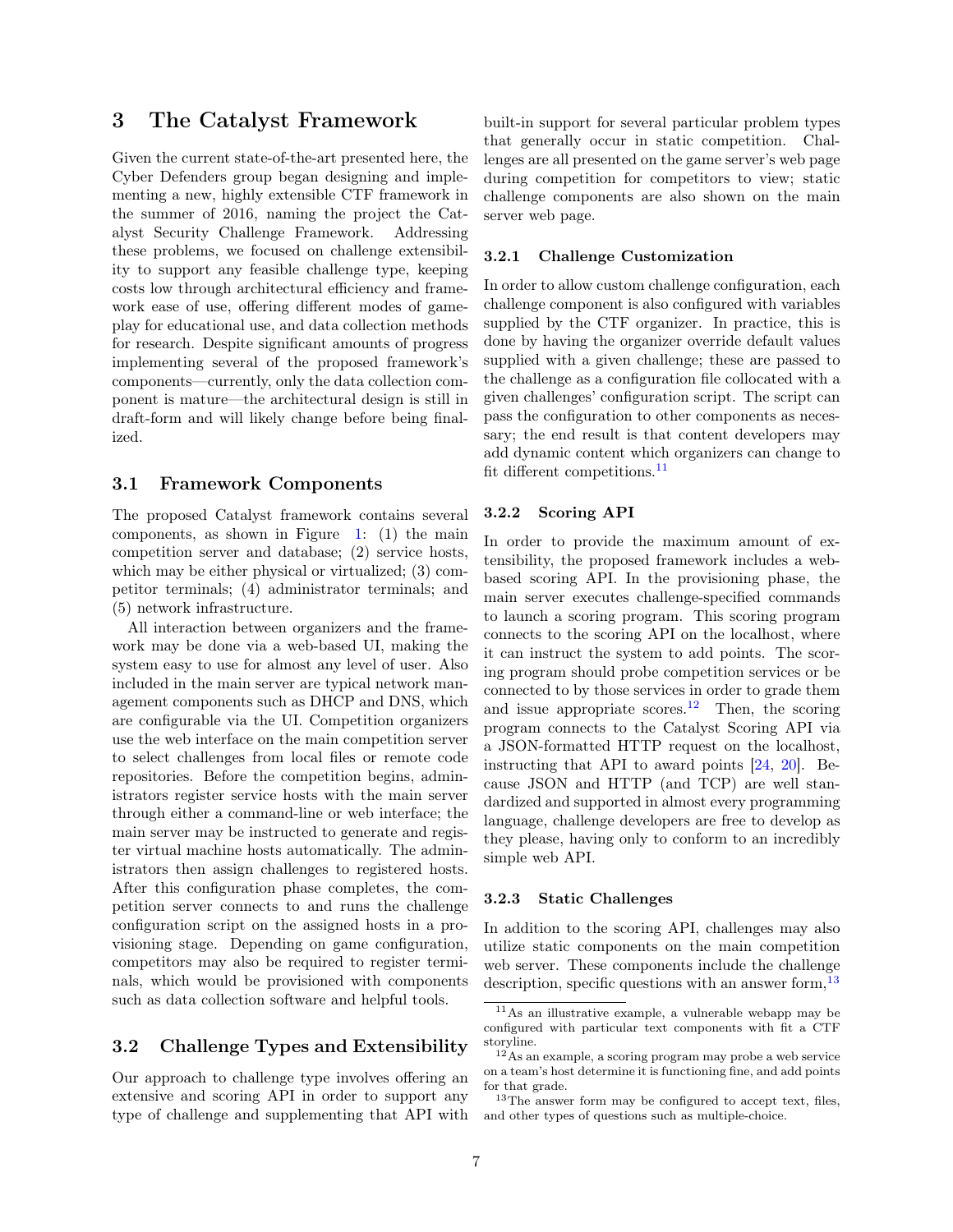

<span id="page-7-0"></span>Figure 1: Catalyst primarily consists of a main server, various service servers, and terminals. The exact form of these pieces in actual hardware is not specified, as the software may be deployed in any number of different physical and virtual environments. Colors here indicate team affiliation for particular components.



<span id="page-7-2"></span>Figure 2: This figure depicts the current progress on data collection visualization. The Gantt Chart features a timeline of in-focus programs for given users, along with event (challenge) start/completion indicators, a user input bar chart, a screenshot for the selected point on the timeline, and running process information.

a flag portal to submit flags that might be hidden elsewhere in the challenge, and hints which may apply to any of these or the service components. The specific question and answer questions can be graded

via simple matching or via manual grading.[14](#page-7-1) Natural language processing methods may eventually be added for automated grading of long answers.

<span id="page-7-1"></span><sup>14</sup>Manual grading may also take into consideration external activity such as presentations.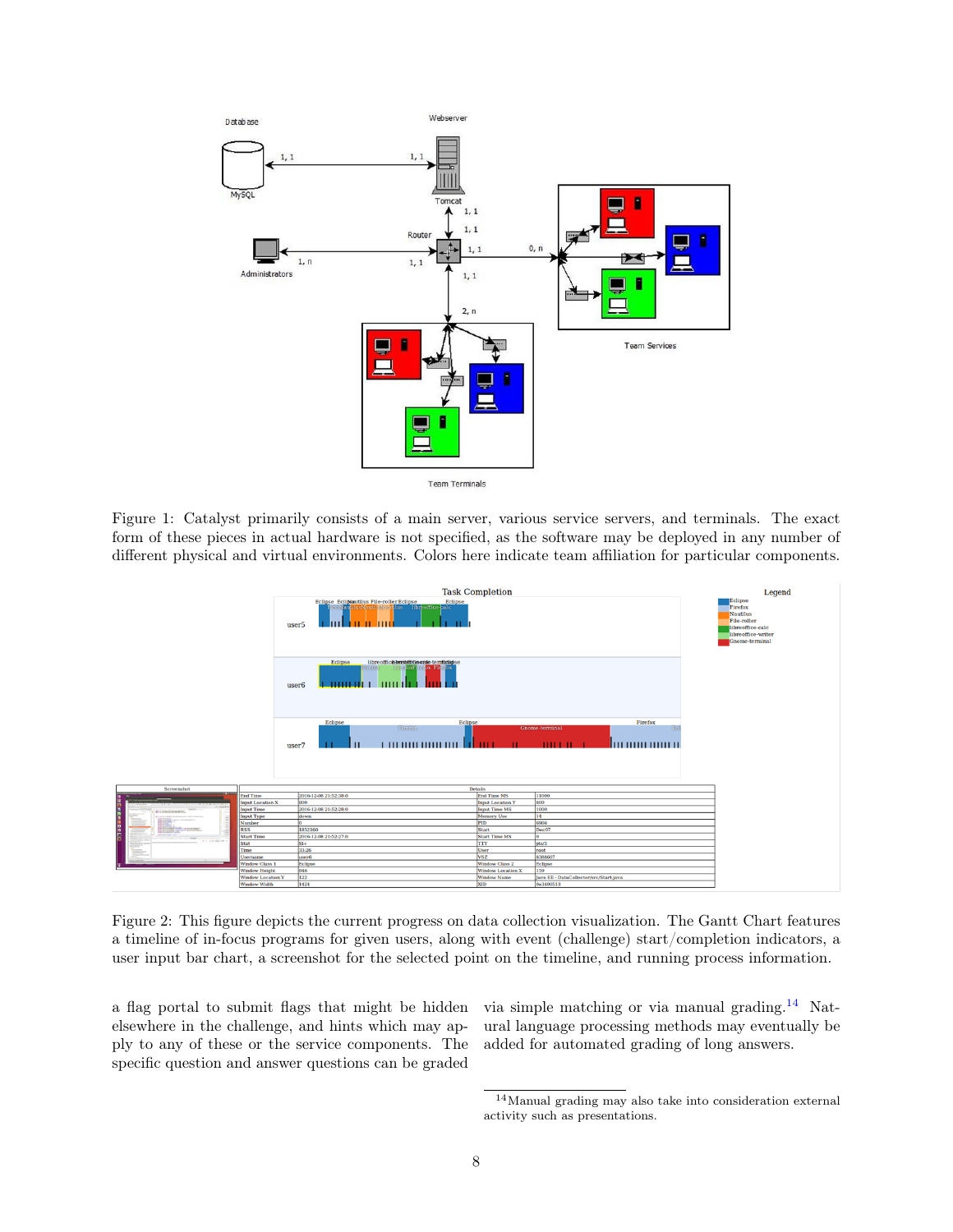#### 3.2.4 Competition Mode

When configuring a CTF, organizers configure the main Catalyst server with the desired difficulty level, according to educational need. This variable controls the verbosity of challenge components, showing additional hints for easier difficulties and removing all hints for more experienced—and competitive levels. Additionally, the difficulty level will determine whether and how to present team and/or individual scores. A low difficulty level will disable the scoreboard altogether, mitigating problems associated with overly competitive environments.

### 3.3 Data Collection and Evaluation

In order to provide greater research potential and performance assessments, data collection components are also included in the Catalyst Framework. This component, which has already been implemented and is currently in testing, collects several pieces of data from each competitor terminal, including: (1) the current in-focus program; (2) associated process information, including file access; (3) background process information; (4) user input (keyboard and mouse); (5) periodic screenshots; and (6) challenge completion information. This data, curated on the game server, may be mined or visualized. Figure [2](#page-7-2) shows the data visualized in a task-completion context with each user on a timeline showing activity from challenge beginning to challenge completion.

In all, these pieces of data capture summarizes what a given competitor does on their terminal device. Mining this could, for instance, demonstrate what tools or methods the competitor used to solve a given problem. If the given problem is regarded as a hard, research worthy problem, then the data could be used for that research. Ultimately, these competitions could be used as a form of crowdsourcing research on how to solve difficult problems. Other research, such as into teamwork factors, may benefit from more data inputs such as audio or video capture; integrating sources for this data is not yet supported but will be added in the future.

### 3.4 Policy Based Challenges

As mentioned in Section [2.1.2,](#page-3-3) however, policy content may be valuable in many circumstances in order to more accurately reflect computer security as a profession. Policy challenges are difficult to implement without a realistic scenario, as they become disjointed and unintelligible without strong concepts of what competition entities (participants, teams, administrators, software and hardware components, for example) represent with regard to the policies in play.[15](#page-8-0) The Catalyst framework is designed with policy challenges in mind: Catalyst includes challenge configurability (discussed in Section [3.2.1\)](#page-6-3) which allows CTF content creators to readily adapt scenarios to better fit policy challenges. Catalyst's combined-mode competition also fuels policy by allowing more realistic scenarios which parallel the situations for which policies were designed. Finally, the native support Catalyst contains for written answers and manual grading allows the proper forms to easily support policy challenges.

## 4 Conclusion

Gamification in computer security education generally leads to positive learning outcomes; the experiences of the Cyber Defender group over 8 years of CTF competition supports this notion. However, current CTF software frameworks can be improved in several ways in order to make CTFs more extensible to support novel challenges, easier and cost effective to implement and thus available to more groups, more flexible to be a valuable teaching tool in more contexts, and more valuable as a research tool through better data collection. The Catalyst Framework attempts to meet these ambitious goals, and several components are actively being tested at this time.

### 5 Acknowledgements

This work was prepared as a joint effort between Lawrence Livermore National Laboratory (LLNL), the University of Arizona, and North Carolina Agriculture and Technical State University. Work prepared under the auspices of the U.S. Department of Energy by Lawrence Livermore National Laboratory under Contract DE-AC52-07NA27344 is released under LLNL Review and Release number LLNL-CONF-731180. Lawrence Livermore National Laboratory is operated by Lawrence Livermore National Security, LLC, for the U.S. Department of Energy, National Nuclear Security Administration under Contract DE-AC52-07NA27344.

<span id="page-8-0"></span><sup>15</sup>To illustrate, one of the Cyber Defenders CTF events included a challenge wherein teams were to act as a law enforcement agency in order to provide training regarding chain-ofcustody, attribution, and the Computer Fraud and Abuse Act. This challenge was difficult for students because the other challenges at best provided a subset of what such an agency would be doing, and participants became confused when that material did not align with the policy challenges.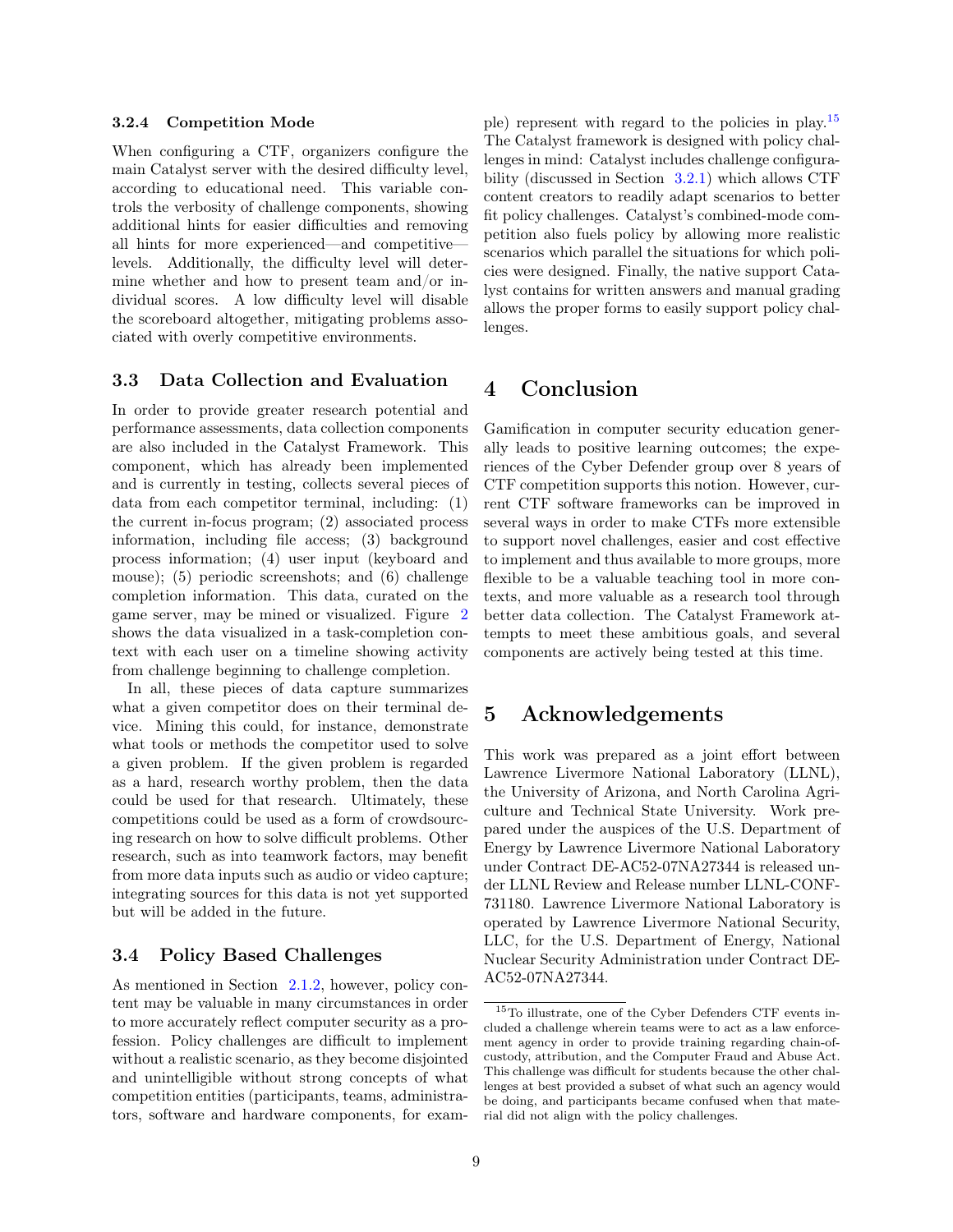## References

- <span id="page-9-14"></span>[1] 0ctf 2017. <https://ctf.0ops.net/>.
- <span id="page-9-13"></span>[2] Backdoor - security platform. [https://backdoor.](https://backdoor.sdslabs.co/) [sdslabs.co/](https://backdoor.sdslabs.co/).
- <span id="page-9-10"></span>[3] Confidence ds ctf. <https://ctf.dragonsector.pl>.
- <span id="page-9-22"></span>[4] Ghost in the shellcode. [http://ghostintheshellcode.](http://ghostintheshellcode.com/) [com/](http://ghostintheshellcode.com/).
- <span id="page-9-21"></span>[5] WTCF. [http://www.wirelessvillage.ninja/wctf.](http://www.wirelessvillage.ninja/wctf.html) [html](http://www.wirelessvillage.ninja/wctf.html).
- <span id="page-9-18"></span>[6] Amrita Center for Cyber Security Systems and Networks. Amrita inctf junior - india's first high school hacking competition7. <http://portal.inctf.in/>.
- <span id="page-9-9"></span>[7] ASIS.io. Asis ctf. <https://asis-ctf.ir/home/>.
- <span id="page-9-26"></span>[8] Atlantic Council. Cyber 9/12 student challenge. [http://www.atlanticcouncil.org/programs/](http://www.atlanticcouncil.org/programs/brent-scowcroft-center/cyber-statecraft/cyber-9-12) [brent-scowcroft-center/cyber-statecraft/](http://www.atlanticcouncil.org/programs/brent-scowcroft-center/cyber-statecraft/cyber-9-12) [cyber-9-12](http://www.atlanticcouncil.org/programs/brent-scowcroft-center/cyber-statecraft/cyber-9-12).
- <span id="page-9-31"></span>[9] Bashir, M., Lambert, A., Wee, J. M. C., and Guo, B. An examination of the vocational and psychological characteristics of cybersecurity competition participants. In 2015 USENIX Summit on Gaming, Games, and Gamification in Security Education (3GSE 15) (2015), USENIX Association.
- <span id="page-9-34"></span>[10] Benzel, T., Braden, R., Kim, D., Neuman, C., Joseph, A., Sklower, K., Ostrenga, R., and SCHWAB, S. Experience with deter: a testbed for security research. In Testbeds and Research Infrastructures for the Development of Networks and Communities, 2006. TRIDENTCOM 2006. 2nd International Conference on (2006), IEEE, pp. 10–pp.
- <span id="page-9-15"></span>[11] BLUE-LOTUS. <http://bctf.xctf.org.cn/>.
- <span id="page-9-19"></span>[12] Boston Key Party. Boston key party. [http://](http://bostonkeyparty.net/) [bostonkeyparty.net/](http://bostonkeyparty.net/).
- <span id="page-9-7"></span>[13] Carlin, A., Manson, D., and Zhu, J. Developing the cyber defenders of tomorrow with regional collegiate cyber defense competitions (ccdc). Information Systems Education Journal 8, 14 (2010).
- <span id="page-9-29"></span>[14] Carnegie Mellon University. picoctf - cmu cyber security competition. <https://picoctf.com/about>.
- <span id="page-9-30"></span>[15] Chapman, P., and Brumley, D. picoctf: Teaching 10,000 high school students to hack, 2013.
- <span id="page-9-3"></span>[16] Chapman, P., Burket, J., and Brumley, D. Picoctf: A game-based computer security competition for high school students. In 3GSE (2014).
- <span id="page-9-6"></span>[17] Childers, N., Boe, B., Cavallaro, L., Cavedon, L., Cova, M., Egele, M., and Vigna, G. Organizing large scale hacking competitions. In International Conference on Detection of Intrusions and Malware, and Vulnerability Assessment (2010), Springer Berlin Heidelberg, pp. 132–152.
- <span id="page-9-17"></span>[18] CODE GATE SECURITY FORUM. Codegate 2017. [https:](https://www.codegate.org/en/hacking/general) [//www.codegate.org/en/hacking/general](https://www.codegate.org/en/hacking/general).
- <span id="page-9-5"></span>[19] Cowan, C., Arnold, S., Beattie, S., Wright, C., and Viega, J. Defcon capture the flag: Defending vulnerable code from intense attack. In DARPA Information Survivability Conference and Exposition, 2003. Proceedings (2003), vol. 1, IEEE, pp. 120–129.
- <span id="page-9-36"></span>[20] CROCKFORD, D. The application/json media type for javascript object notation (json).
- <span id="page-9-11"></span>[21] CSI. Hack zone v. <http://www.hackzone.csi-ensi.tn>.
- <span id="page-9-24"></span>[22] Danihan, M., and Duggan, S. Owasp security shepherd. [https://www.owasp.org/index.php/OWASP\\_](https://www.owasp.org/index.php/OWASP_Security_Shepherd) [Security\\_Shepherd](https://www.owasp.org/index.php/OWASP_Security_Shepherd).
- <span id="page-9-25"></span>[23] Datta, A., Hatti, A., Ajith, Mahajan, A., Shrivastava, A., Bhargava, A., Shah, A., Machiry, A., Jakhar, A., Das, H., Forshaw, J., Bharmal, M., Mahajan, P., Walikar, R., Saint, Mittal, S., AND CHAUHAN, S. Nullcon hackim 2017. [http://ctf.](http://ctf.nullcon.net/) [nullcon.net/](http://ctf.nullcon.net/).
- <span id="page-9-35"></span>[24] Fielding, R., Gettys, J., Mogul, J., Frystyk, H., Masinter, L., Leach, P., and Berners-Lee, T. Hypertext transfer protocol–http/1.1. Tech. rep., 1999.
- <span id="page-9-33"></span>[25] Fink, G., Best, D., Manz, D., Popovsky, V., and ENDICOTT-POPOVSKY, B. Gamification for measuring cyber security situational awareness. In International Conference on Augmented Cognition (2013), Springer, pp. 656–665.
- <span id="page-9-0"></span>[26] Hamari, J., Koivisto, J., and Sarsa, H. Does gamification work?–a literature review of empirical studies on gamification. In System Sciences (HICSS), 2014 47th Hawaii International Conference on (2014), IEEE, pp. 3025–3034.
- <span id="page-9-8"></span>[27] Honglk University Security Team. 15th hust hacking festival; resurrection. <http://festival.hust.net>.
- <span id="page-9-23"></span>[28] Insomni'Hack. Swiss security conference and ethical hacking contest. <https://insomnihack.ch/>.
- <span id="page-9-20"></span>[29] Jain, A., Gupta, N., and Nama, S. S. Break in ctf. <https://felicity.iiit.ac.in/en/threads/breakin/>.
- <span id="page-9-32"></span>[30] Jariwala, S., Champion, M., Rajivan, P., and Cooke, N. J. Influence of team communication and coordination on the performance of teams at the ictf competition. In Proceedings of the Human Factors and Ergonomics Society Annual Meeting (2012), vol. 56, SAGE Publications, pp. 458–462.
- <span id="page-9-16"></span>[31] Mainland Advanced Research Society. Capture the flag. [https://bsidesvancouver.com/](https://bsidesvancouver.com/capture-the-flag/) [capture-the-flag/](https://bsidesvancouver.com/capture-the-flag/).
- <span id="page-9-1"></span>[32] McClain, J., Silva, A., Aviña, G. E., and Forsythe, C. Measuring human performance within computer security incident response teams. Tech. rep., Sandia National Laboratories (SNL-NM), Albuquerque, NM (United States); Sandia National Laboratories, Livermore, CA (United States), 2015.
- <span id="page-9-27"></span>[33] MESSERSCHMIDT, J. E. Hackback: Permitting retaliatory hacking by non-state actors as proportionate countermeasures to transboundary cyberharm. Colum. J. Transnat'l L. 52 (2013), 275.
- <span id="page-9-2"></span>[34] Namin, A. S., Aguirre-Muñoz, Z., and Jones, K. S. Teaching cyber security through competition: An experience report about a participatory training workshop. In International Conference on Computer Science Education Innovation & Technology (CSEIT). Proceedings (2016), Global Science and Technology Forum, p. 98.
- <span id="page-9-12"></span>[35] NUITDUHACK. Nuit du hack xv qualifications. [http://](http://www.hackzone.csi-ensi.tn) [www.hackzone.csi-ensi.tn](http://www.hackzone.csi-ensi.tn).
- <span id="page-9-4"></span>[36] O'Brien, N. National labs' 'makers' to share their energy tech at the greatest show (and tell) on earth. [https:](https://www.llnl.gov/news/national-labs%E2%80%99-%E2%80%98makers%E2%80%99-share-their-energy-tech-%E2%80%98greatest-show-and-tell-earth%E2%80%99) [//www.llnl.gov/news/national-labs%E2%80%99-%E2%](https://www.llnl.gov/news/national-labs%E2%80%99-%E2%80%98makers%E2%80%99-share-their-energy-tech-%E2%80%98greatest-show-and-tell-earth%E2%80%99) [80%98makers%E2%80%99-share-their-energy-tech-%E2%](https://www.llnl.gov/news/national-labs%E2%80%99-%E2%80%98makers%E2%80%99-share-their-energy-tech-%E2%80%98greatest-show-and-tell-earth%E2%80%99) [80%98greatest-show-and-tell-earth%E2%80%99](https://www.llnl.gov/news/national-labs%E2%80%99-%E2%80%98makers%E2%80%99-share-their-energy-tech-%E2%80%98greatest-show-and-tell-earth%E2%80%99).
- <span id="page-9-28"></span>[37] Pi, R. Raspberry pi. Raspberry Pi 1 (2013), 1.